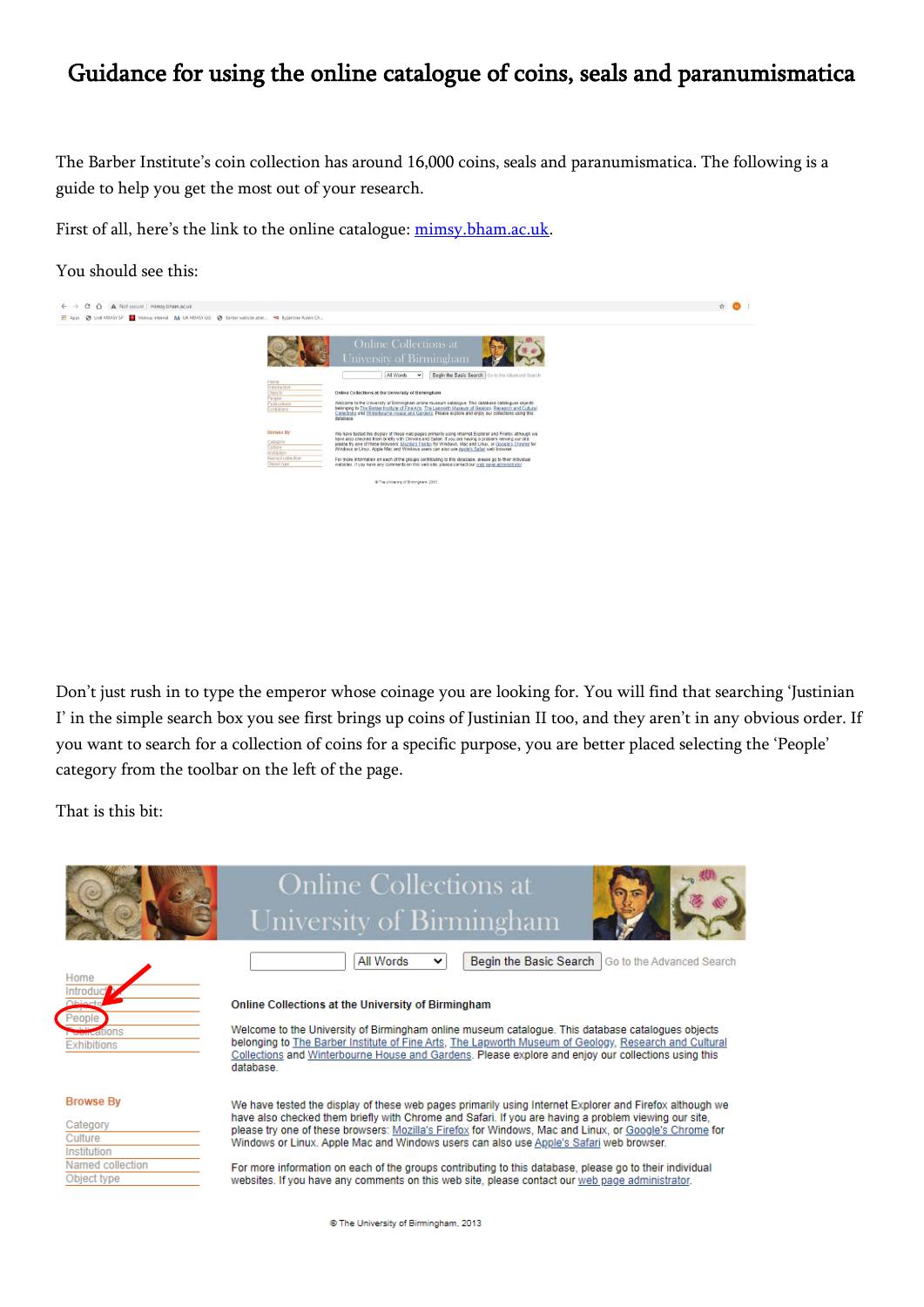Once you have selected 'People', you can use the search bar to type the group you are searching for, this includes:

- Emperor or ruler, e.g. Anastasius I or Levon II
- Moneyer, e.g. Publius Crassus
- Mint location, e.g. Constantinople or Nishapur
- Hoard
- Historic collector (forthcoming)

Your search term will bring up a list of people or groupings, from which you can select the individual you are searching, this will then bring up a page which looks like this:

|                                                                         |                                                                                                                                                                                                                                                                                                                                                                                                                                                                            | <b>Online Collections at</b><br>University of Birmingham                                                                                                                                                                               |  |  |
|-------------------------------------------------------------------------|----------------------------------------------------------------------------------------------------------------------------------------------------------------------------------------------------------------------------------------------------------------------------------------------------------------------------------------------------------------------------------------------------------------------------------------------------------------------------|----------------------------------------------------------------------------------------------------------------------------------------------------------------------------------------------------------------------------------------|--|--|
| Home                                                                    |                                                                                                                                                                                                                                                                                                                                                                                                                                                                            | All Words<br>Begin the Basic Search   Go to the Advanced Search<br>v                                                                                                                                                                   |  |  |
| Introduction<br>Objects<br>People<br>Publications<br><b>Exhibitions</b> | << Viewing Record 6 of 23 >><br>View : Light Box   List View   Image List   Detailed                                                                                                                                                                                                                                                                                                                                                                                       |                                                                                                                                                                                                                                        |  |  |
| <b>Browse By</b><br>First name<br>Full name<br>Nationality              | Name: Herakleios I<br>Brief biography: Byzantine Emperor 610-641, usurper beginning his revolt against Phokas in<br>608.<br>Nationality: Byzantine<br>Date of birth: c.575<br>Period of rule: 610-641<br>Date of death: 641<br>Place of death: Istanbul                                                                                                                                                                                                                    |                                                                                                                                                                                                                                        |  |  |
|                                                                         | Herakleios was the son of the Exarch of North Africa of the same name. He and his father revolted<br>against the usurper Emperor Phokas in 608, the revolt succeeding in 610. His reign is most noted for<br>the wars against the Avars, Sasanians and, ultimately, the Caliphate. He was controversially married<br>to his niece, Martina, and tried to intervene in the dispute between the Chalcedonians and<br>Monophysites, leading only to the Monothelite "heresy". |                                                                                                                                                                                                                                        |  |  |
|                                                                         | 1061 Related Objects                                                                                                                                                                                                                                                                                                                                                                                                                                                       |                                                                                                                                                                                                                                        |  |  |
|                                                                         |                                                                                                                                                                                                                                                                                                                                                                                                                                                                            | 1/8 Siliqua<br>Herakleios I; Ravenna<br><b>BIRBI-B3707</b>                                                                                                                                                                             |  |  |
|                                                                         |                                                                                                                                                                                                                                                                                                                                                                                                                                                                            | 1/8 Siliqua<br>Herakleios I: Ravenna<br><b>BIRBI-B3706</b>                                                                                                                                                                             |  |  |
|                                                                         |                                                                                                                                                                                                                                                                                                                                                                                                                                                                            | 1/8 Siliqua<br>Herakleios I; Ravenna<br><b>BIRBI-B3708</b>                                                                                                                                                                             |  |  |
|                                                                         |                                                                                                                                                                                                                                                                                                                                                                                                                                                                            | The page gives you a brief overview of the individual so that you can be sure you have selected the correct one,<br>ولمستحدث والتروية والمناسبة والمستقطع المستحدث والمستحي والمستحدث والمستحدث والمستحدث والمستحدث والمستحدث والمعارض |  |  |

then tells you how many objects are associated with that record followed by a list of objects. These are not in any particular order, so for particularly large groups, such as the 1061 objects associated with the Emperor Herakleios shown above, you may wish to skip ahead to the 'advanced search' section.

If you were not able to find what you were looking for in the 'people' search, here are some tips: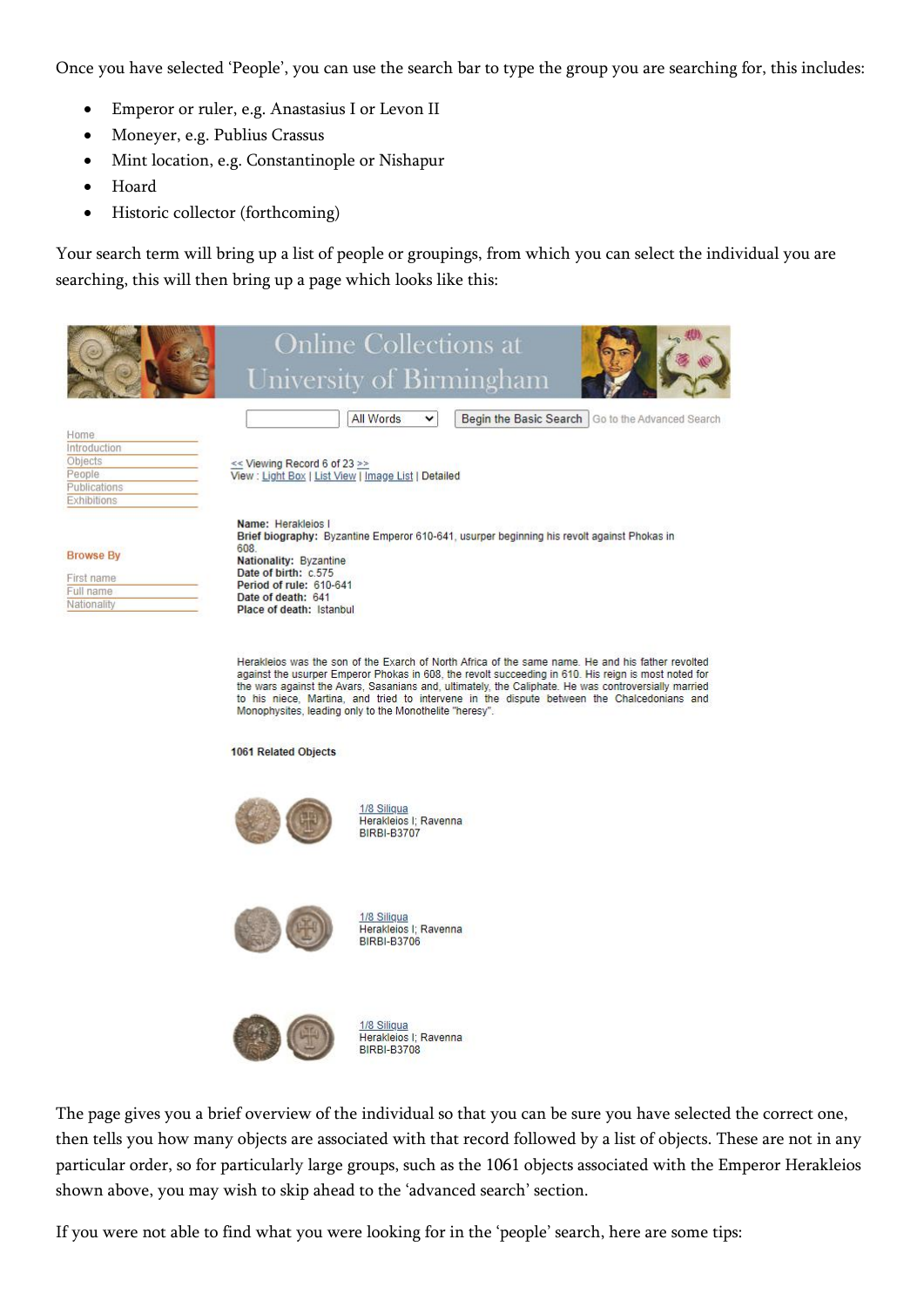- Use the wildcard '%'. If you are looking for the products of the mint of Thessalonica/ Thessalonike/ Thessaloniki, but are not sure how we have spelled it on the system, try 'Thessalon%'. This can go in the midst of words, so 'Ni%or%s' if you are uncertain of how we have spelled Nikephoros/ Nicephorus/ Nikiforos, etc.
- Try a broader search and selecting from a longer list, e.g. search 'Sasanian emperor' if you are uncertain of the spelling we have used.
- Check the below spelling guide.
- Check the below list of what is online, we may have coins of that group, but they are simply not online yet.
- Search 'hoard' and select from the longer list.
- Check the below list of past collectors.
- Try the 'advanced search' advice section, though this search should be the more straight forward.

## Spelling

For Roman and Byzantine emperors, we have spelled all names up to 610 AD with Latinised spelling, that is to say ending 'us' instead of 'os', using 'c' instead of 'k', and using sound-alikes instead of direct transliterations. Names after 610 use the Hellenised spelling, e.g. 'Herakleios', not 'Heraclius' and 'Eirene', not 'Irene'.

For Armenian kings, we have followed the convention used by Paul Bedoukian based on Western Armenian pronunciation, so 'Levon', not 'Leo', 'Godstadin', not 'Constantine', etc.

For Sasanian Emperors we use the spellings Artashir, Varhran, Hormizd, Yazdgird, Kavadh and Khusrau. Though given the complexities of spelling, you may be better advised searching 'Sasanian emperor' and selecting from the list. The same is true for Sasanian mints, search 'Sasanian mint' and select from the list, the attributions are consistent with Göbl.

For Arabic names of caliphs, we have use standard Arabic-English transliteration, so ''Abd al-Malik' with the beginning inverted comma to denote the ayn letter.

For Turkmen names, when more coins from this section go online, we will use Turkic pronunciation in the transliteration, so 'Shems ud-Din', not 'Shams al-Din'.

## Past Collectors and Collections

As there is no simple way to search for a list of these, below is a list of those we know we have and will be creating entries for. As this is a forthcoming facility, more will be added to this explanatory page as they are noted.

- The British Museum (includes those listed as 'acquired through the British Museum')
- Prince Mikhail Cantacouzene
- The Dumbarton Oaks Museum (Dumbarton Oaks duplicates)
- The Fitzwilliam Museum
- Earl Fox
- E. Gans (not to be confused with below)
- Rev. E. Gantz (not to be confused with above)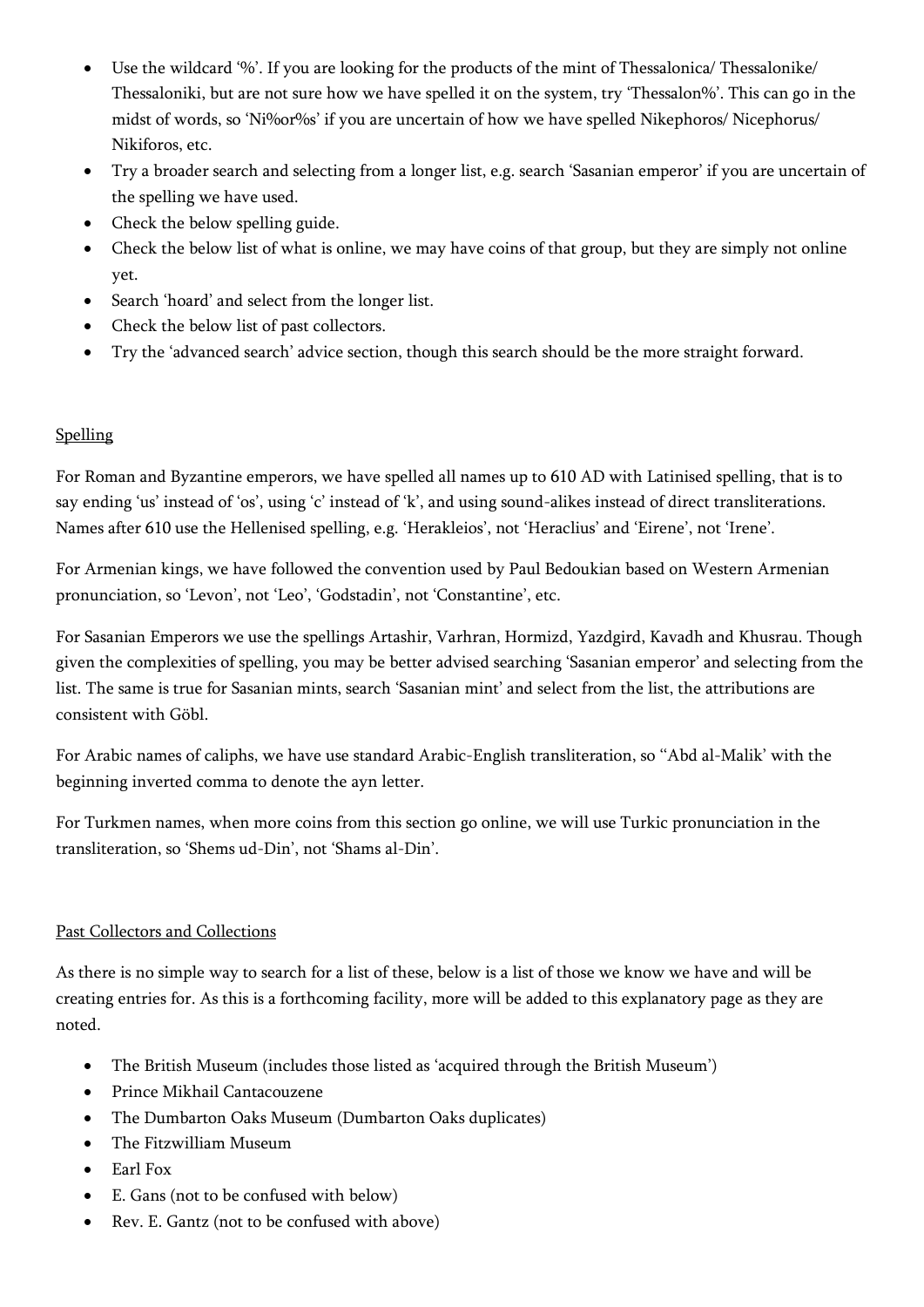- Lord Grantley
- Edgar Guest
- Geoffrey Haines
- L. G. P. Messenger
- Colonel Montague
- Nordheim
- Michael O'Hara
- Prof. Sir Charles Oman
- Mr. C. C. Oman
- R. G. Peckitt
- Leslie de Saram
- Edward Shepherd
- James R. Stewart
- Rev. E. A. Sydenham
- Philip Whitting
- Apostolo Zeno

## Advanced search

If the above tips are not useful to your search, try returning to the 'Objects' tab on the toolbar on the left and selecting the 'Advanced search' button beside the search box. This should bring up this screen: